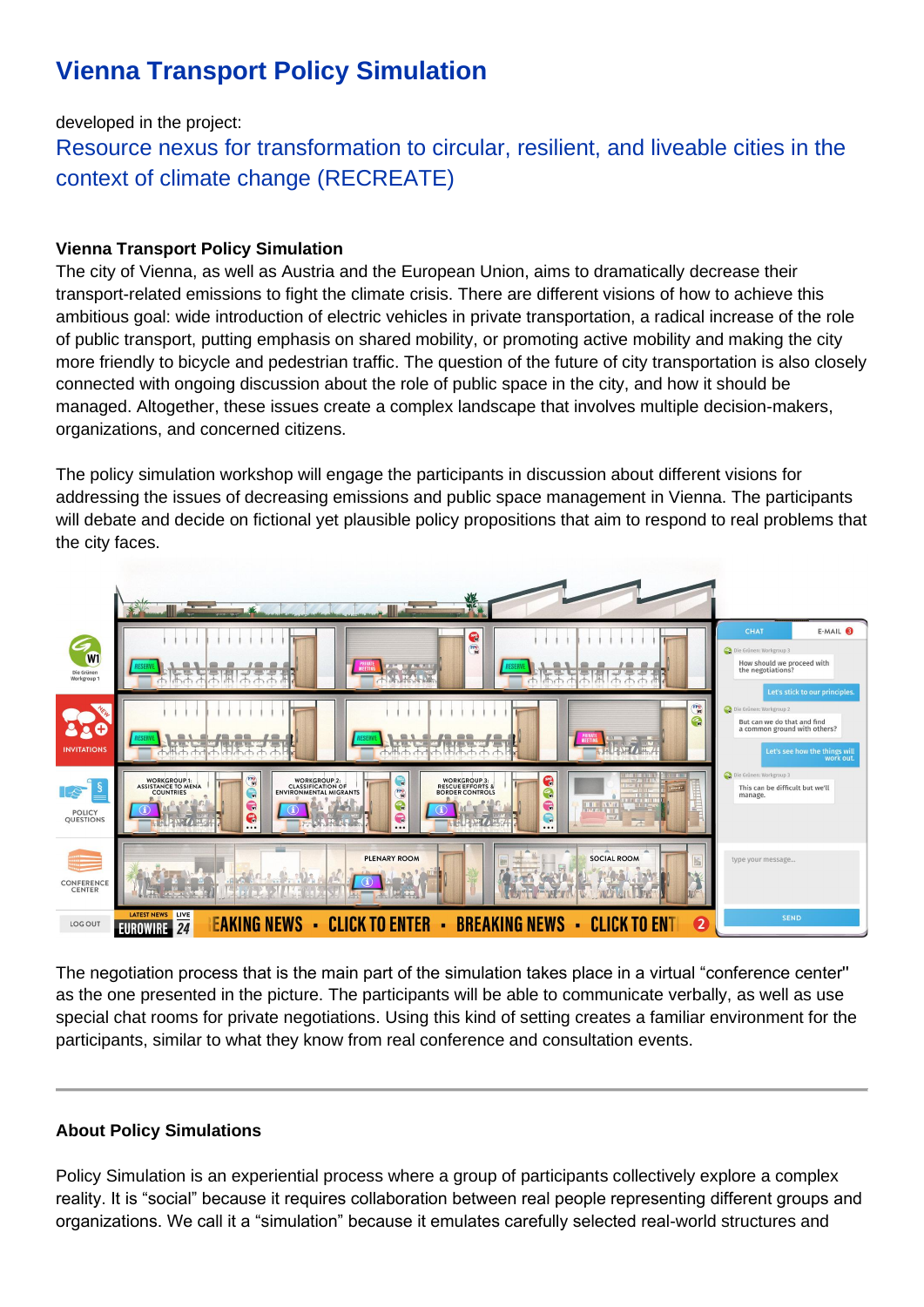processes. It is similar to a multi-player serious game, as it uses many game-like mechanics, but it also resembles interactive theatre by being open-ended meaning that the participants do not need to achieve any specific goals.

While taking part in a simulation, participants set goals that they want to achieve ("desired futures"), and then collectively explore possible strategies to reach them. These strategies, also known as pathways, are tested against a range of external scenarios that challenge the goals. This process allows the participants to understand key challenges on the way to their desired futures, as well as to develop solution options that are required to overcome them.

In a Policy Simulation process, we identify three domains (illustrated below). An arena of control is where problem owners can effectively make decisions and develop pathways to their desired futures. Problem owners can range from a small organization to a large country or region, a river basin, or a group of countries (e.g. EU). Problem owners function in a larger context of the arena of influence, where they encounter other important stakeholders. The pathways they develop can both impact and be impacted by stakeholders and their worldviews, decisions, and actions. Finally, these two arenas together function within an even larger uncertainty space, which encompasses a range of external scenarios. To ensure that their pathways are robust to the scenarios, participants look to this space and identify the most important drivers and constraints that translate to various opportunities and threats for the internal arenas.



Policy Simulations can take many different forms - both online and face-to-face, they can use computer models to provide feedback to participants based on their decisions or they can embed participants in a relevant story. Scenario-based policy simulations use an extended narrative layer to confront the participants and the pathways to desired futures that they develop with the external scenarios. They face a carefully crafted series of events. While this storyline unfolds, participants work to respond to the changing situation. The storyline is presented using a series of professionally-made videos, news articles, social media accounts, and other materials, such as maps or infographics. The storyline is created based on available scientific data and consulted with experts from the field

Policy Simulations allow experts and practitioners coming from different backgrounds and holding different worldviews to tap into their own creativity and inventiveness; this way, they find a common ground and reach an agreement on the different aspects of their desired futures. The engaging, interactive form of the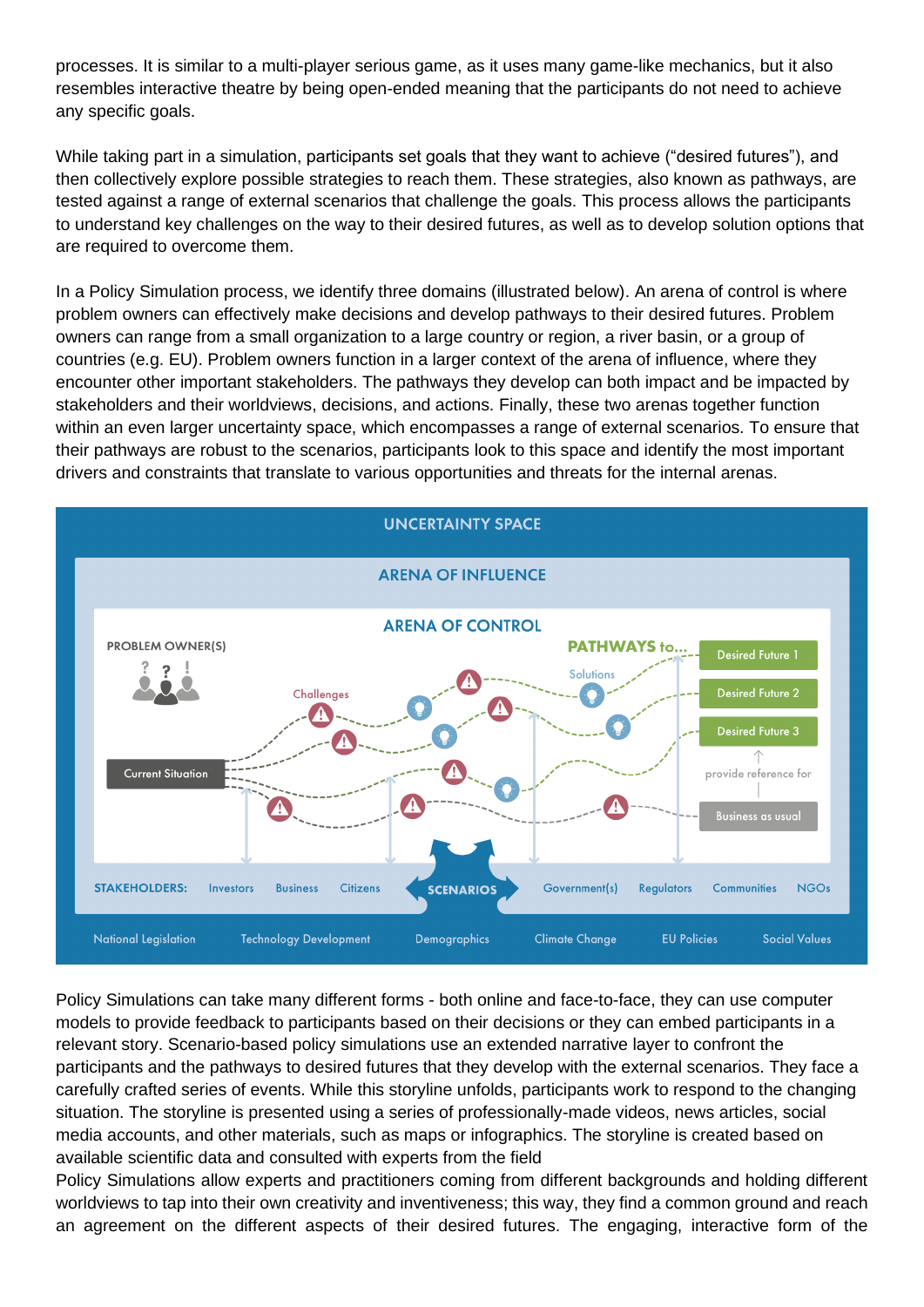simulation helps them make the most of the different experiences, expertise, and know-how that each of them brings to the table. Many participants often reflect that after taking part in the policy simulation workshop they can see the big picture of the complex system and they understand better the collaboration mechanisms for sustainable innovation. Therefore, policy simulations offer a unique opportunity to confront different perspectives and include them meaningfully in navigating future challenges.

#### **Process Steps**

The process of a policy simulation is broken down in detail below. Although it is presented in sequential order, the process is not entirely linear - the elements are fluid and may overlap with each other during a simulation.



#### **PROBLEM**

Participants face a complex, real-world challenge that calls for innovative responses and requires the integration of a wide range of data, insights, and tacit knowledge.



## **DIFFERENT PERSPECTIVES**

The policy simulation provides an accessible, storyline-based representation of the problem and connects stakeholders with diverse backgrounds, values, tasks, and goals. Together, they can explore the issue from a number of perspectives that are carefully built into the backgrounds of the simulation roles.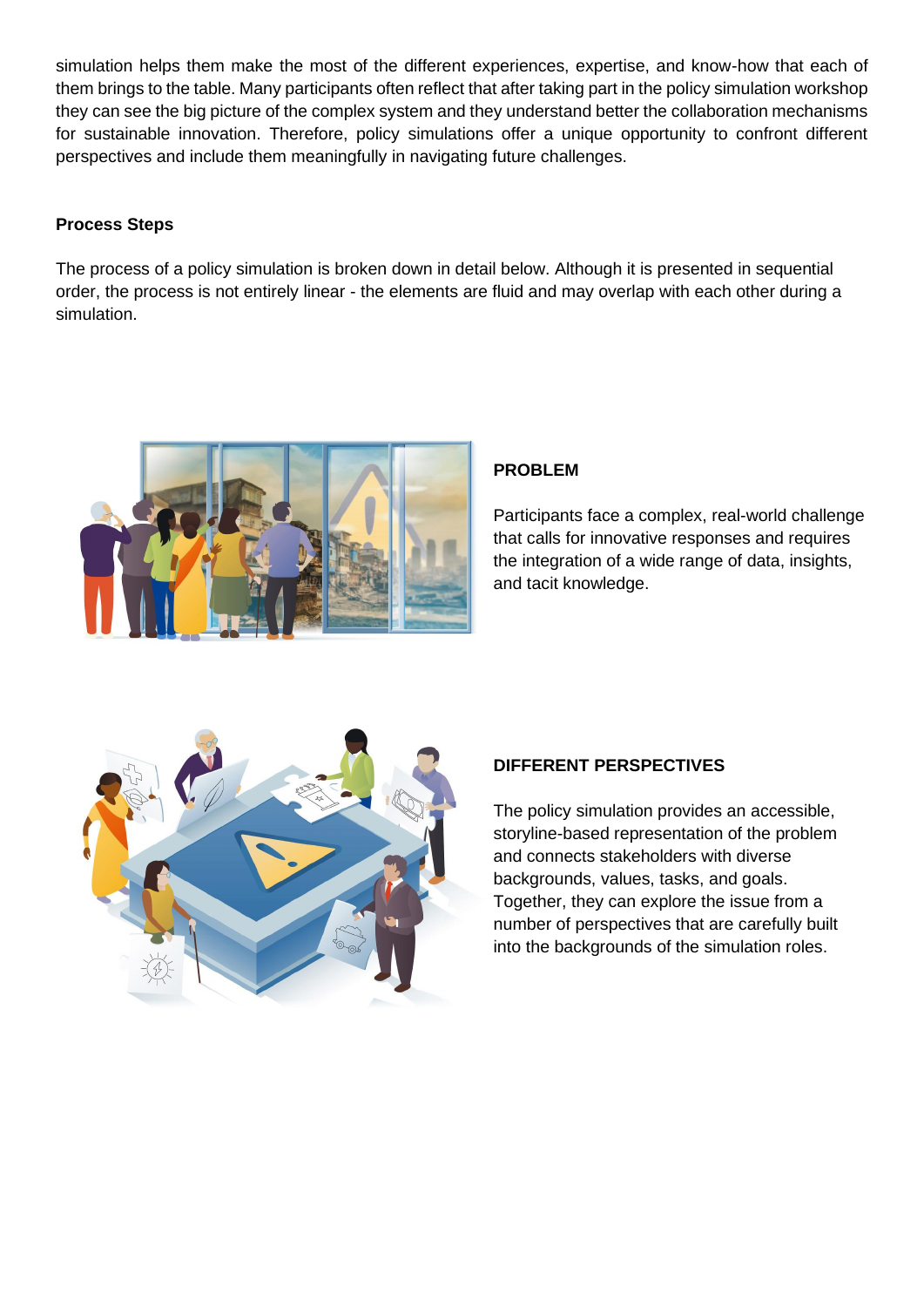



#### **COMMUNICATION**

The unique setting allows participants to present their positions regarding the problem, propose their desired responses to the problem at hand, and negotiate and influence others. This leads to a free exchange of ideas and bridges communication gaps.

## **COMPLEXITY**

Throughout the negotiation process, participants discover the most important variables, identify interconnections, design responses, and test how they will impact other actors and the whole system. In this process, both the problem and the consequences of possible solutions become visible in their entirety.

## **CREATIVITY**

Participants discover their creative potential and go off the beaten track. Abstract ideas become tangible, opening new, original, and inspiring pathways into the unknown.



#### **AGREEMENT**

In the safe environment of the simulation, participants are more empathetic, trusting, and inclined towards cooperation. Thus, even if debates become heated, all voices are heard, trade-offs negotiated, and a joint policy response accepted. Even if participants' values differ, a compromise can be reached.